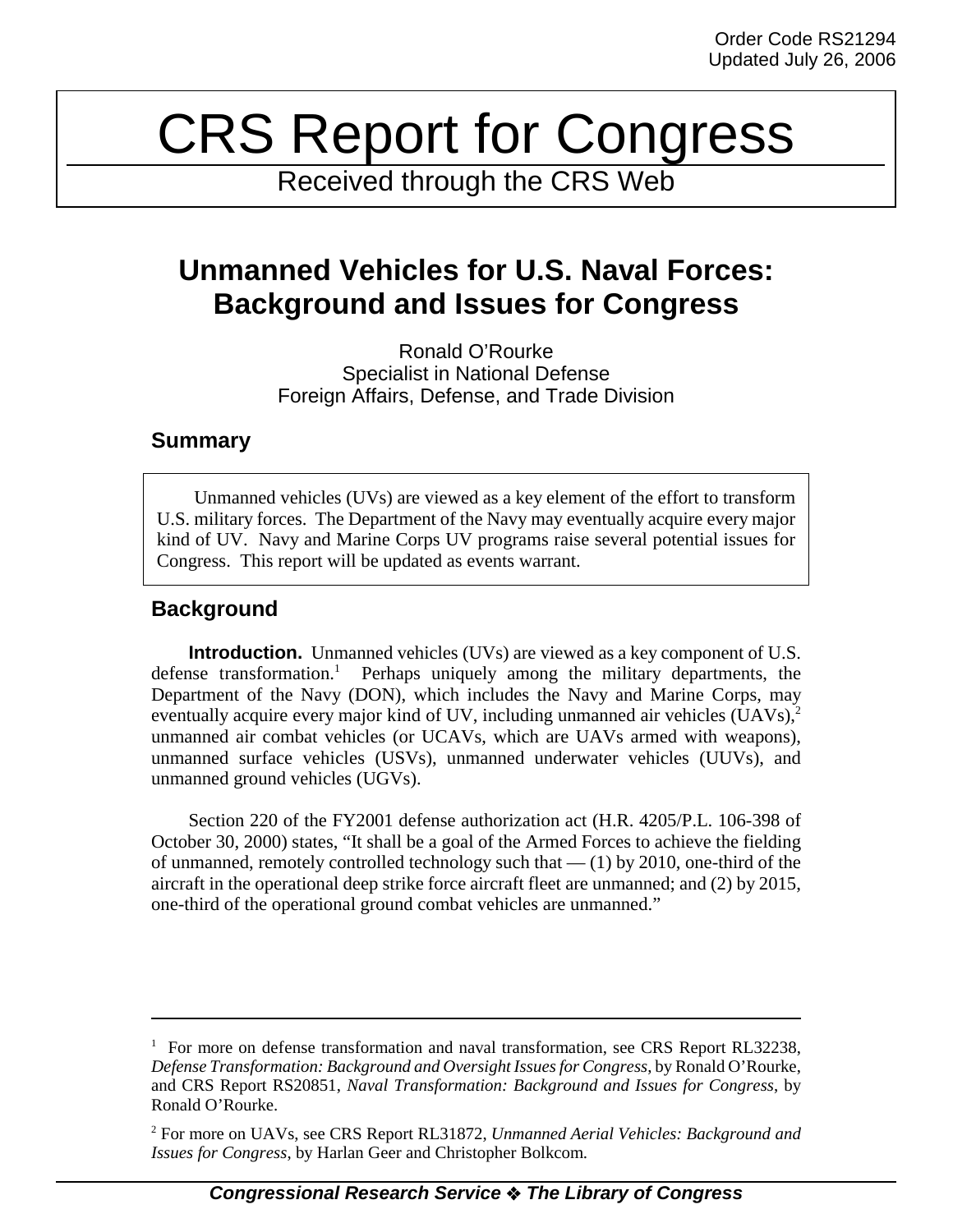A 2005 report by the Naval Studies Board (NSB) recommended that the Navy and Marine Corps should accelerate the introduction of UAVs, and UUVs, UGVs; the report made several additional recommendations concerning DON UV efforts.<sup>3</sup>

**Naval UAV and UCAV Programs.** DON plans call for acquiring UAVs and UCAVs for three primary mission areas: (1) long-dwell, standoff ISR operations; (2) penetrating surveillance/suppression of enemy air defense (SEAD)/strike operations; and (3) tactical surveillance and targeting operations.

*Long-dwell, Standoff ISR.* The initial phase of DON's effort in this mission area was the procurement in FY2003 and FY2004 of two long-range **Global Hawk UAVs** to conduct experiments for developing payload concepts and concepts of operations. The next phase is called the **Broad Area Maritime Surveillance (BAMS) UAV**. The Navy wants to procure 110 BAMS UAVs. Potential competitors include the Global Hawk and the Mariner (a maritime version of the Predator B UAV).<sup>4</sup> The Navy reportedly plans to issue a request for proposals (RFP) for the BAMS program in FY2007 and to award a contract for the program in the final quarter of FY2007. The Navy's FY2007-FY2011 aircraft procurement plan calls for procuring the first four BAMS UAVs in FY2011. The first BAMSs are expected to enter service in  $2013$ <sup>5</sup>

**Penetrating Surveillance/SEAD/Strike.** DON's work in this mission area originally focused on developing a stealthy, autonomous, carrier-based **Navy UCAV (UCAV-N)**. UCAV-N's initial mission focus was to be penetrating surveillance; the SEAD and strike missions would follow. The UCAV-N program was initiated in conjunction with the Defense Advanced Research Projects Agency (DARPA) and was structured to follow the Air Force's UCAV program so as to take maximum advantage of its technologies. In December 2002, the Department of Defense (DOD) decided to merge the Air Force and Navy UCAV programs into a Joint Unmanned Combat Air System **(J-UCAS)** program. In October 2005, management of the J-UCAS program was transferred from DARPA, which had managed the program since October 2003, to a joint Air-Force Navy office. In February 2006, DOD announced that it was restructuring the J-UCAS program into a Navy-oriented UCAV program. The Navy's proposed FY2007 budget includes \$239 million in research and development funding for this restructured Navy UCAV program; details about the program are being defined.<sup>6</sup>

<sup>3</sup> National Research Council, Naval Studies Board, *Autonomous Vehicles In Support Of Naval Operations*. Washington, The National Academies Press, 2005. 256 pp.

<sup>4</sup> For additional discussion, see Stephen Trimble, "BAMS Candidates Prepare For Early Competition," *Jane's Defence Weekly*, June 14, 2006: 5.

<sup>&</sup>lt;sup>5</sup> See also Jefferson Morris, "Navy Warns Industry BAMS Must Stay On Cost, Schedule," *Aerospace Daily & Defense Report*, May 18, 2006; "Navy Details Huge Unmanned Aerial Vehicle Program," *Congress Daily*, May 18, 2006; Jason Ma, "Navy Expects BAMS UAV Solicitation In FY-07, Contract Late In FY-07," *Inside the Navy*, Feb. 6, 2006.

<sup>6</sup> John M. Doyle, "If Navy Successful, AF Could Revisit J-UCAS Program," *Aerospace Daily & Defense Report*, March 16, 2006; David A, Fulghum and Amy Butler, "Supposedly Dead J-UCAS Spawns New Designs," *Aerospace Daily & Defense Report*, March 23, 2006; John M. Doyle, "NAVAIR UAV Chief Say New Strategy Needed For Joint Development," *Aerospace Daily & Defense Report*, Apr. 19, 2006.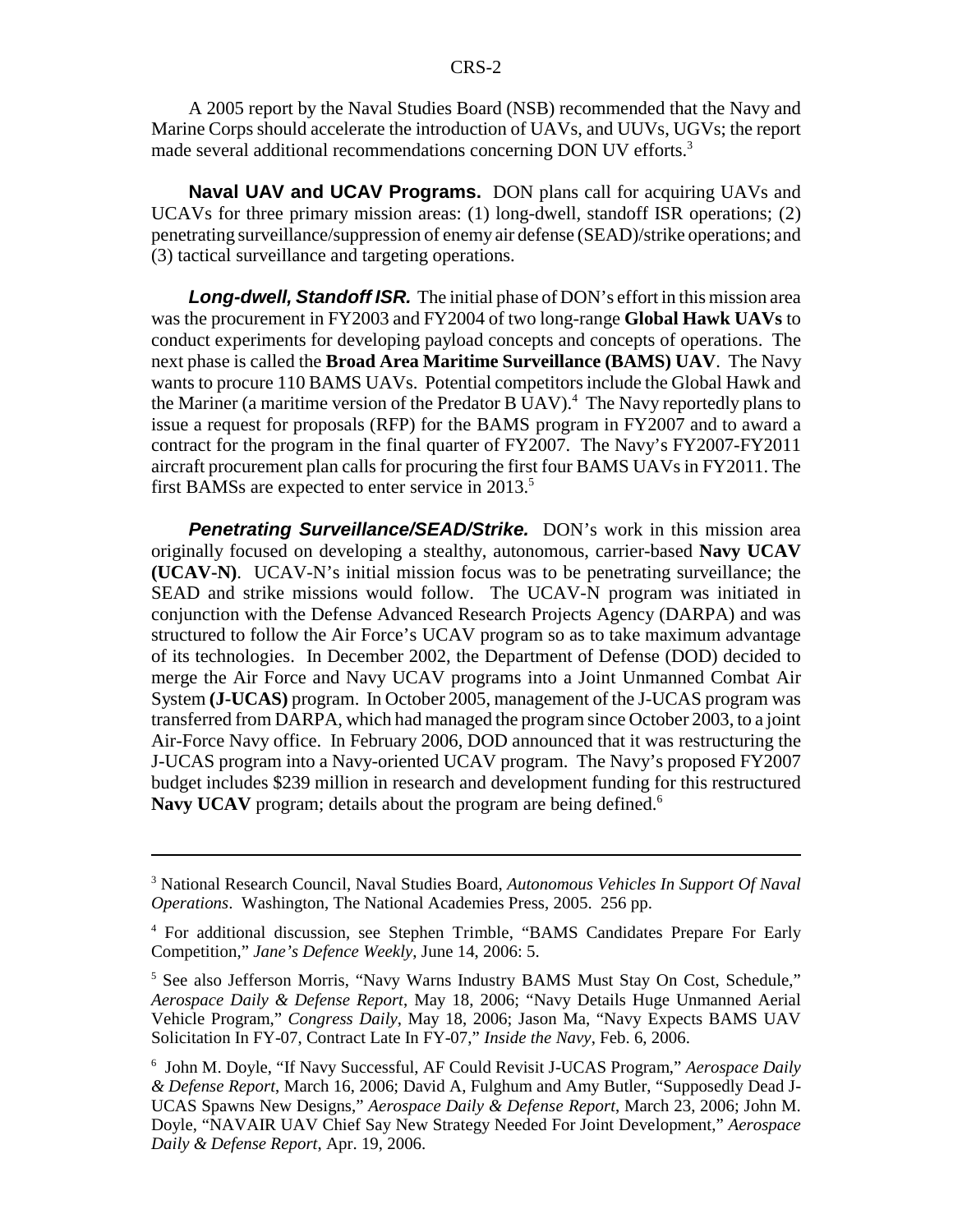*Tactical Surveillance and Targeting.* The Navy is procuring **Vertical Tactical UAVs (VTUAVs)** that take off and land vertically from Navy surface combatants or other ships. The Navy's main VTUAV effort is the **Fire Scout UAV**, which is an unmanned helicopter. As part of its FY2003 budget request, the Navy announced that it would to stop the Fire Scout program after completing the engineering and manufacturing development (EMD) phase and not put the Fire Scout into series production. The Navy later reversed itself and announced that the Fire Scout would be used by its new Littoral Combat Ships (LCS).<sup>7</sup> Five Fire Scouts were procured in FY2006. The Navy's FY2007-FY2011 aircraft procurement plan calls for procuring four in FY2007, seven in FY2008, 11 each in FY2009 and FY2010, and 10 in FY2011. The Navy and Army are in the process of arming the Fire Scout. The Navy is also pursuing the Coastal Battlefield Reconnaissance and Analysis **(COBRA)** system, which is a UAV and a ground processing system for conducting surveillance of mine fields, obstacles, and camouflaged defenses in both the surf zone and inland areas.

The **Pioneer** UAV was first deployed by the Navy and Marine Corps in 1986. The Marine Corps absorbed the Navy's 10 Pioneers, consolidating them with the Marine Corps' own fleet of 37, and has proposed upgrading the capabilities of the consolidated Pioneer fleet to support operations at ranges of more than 50 miles. The Marine Corps views the **Eagle Eye VTUAV**, currently being developed by the Coast Guard as part of its Deepwater acquisition program,<sup>8</sup> "as the best, near term UAV solution until a future Vertical Takeoff and Landing (VUAV) is developed.... Eagle Eye will fill capabilities gaps between Pioneer's sundown and the introduction of a future VUAV system. [Eagle Eye's] IOC [initial operational capability] is planned for FY2009."9 The Marine Corps is conducting an analysis of alternatives (AOA) for a longer-term replacement for the Pioneer.

Marine Corps tactical surveillance and targeting UAV programs include the **Silver Fox UAV**, a small UAV with an 8-foot wingspan that Marines (and Navy special operations forces) have used in Iraq; the **Dragon Eye UAV**, which is the size of a hobbyist's model airplane; and the **Dragon Warrior UAV**, a small unmanned helicopter now in development that is considerably larger than Dragon Eye and would conduct missions at ranges of up to 50 miles. Reportedly, Marines using Dragon Eyes in Iraq have found the system very helpful, prompting the Marine Corps to plan for the procurement of hundreds more. The Marine Corps is reportedly revisiting the idea of acquiring a UAV that would bridge the gap between the service's larger Pioneers and its smaller Dragon Eyes.10 The Navy and Marine Corps are currently using the **Scan Eagle** UAV in

<sup>7</sup> For more on the LCS program, see CRS Report RS21305, *Navy Littoral Combat Ship (LCS): Background and Issues for Congress*, by Ronald O'Rourke and CRS Report RL32109, *Navy DDG-1000 (DD(X)), CG(X), and LCS Ship Acquisition Programs: Oversight Issues and Options for Congress*, by Ronald O'Rourke.

<sup>8</sup> For more on the Deepwater program, see CRS Report RS21019, *Coast Guard Deepwater Program: Background and Issues for Congress*, by Ronald O'Rourke.

<sup>9</sup> Department of the Navy, *Naval Aviation Vision 2020*, Washington, 2005, p. 43.

<sup>10</sup> Aarti Shah, "Marine Corps Revisits Idea Of Second-Tier Unmanned Aerial Vehicle," *Inside the Navy*, Apr. 11, 2005.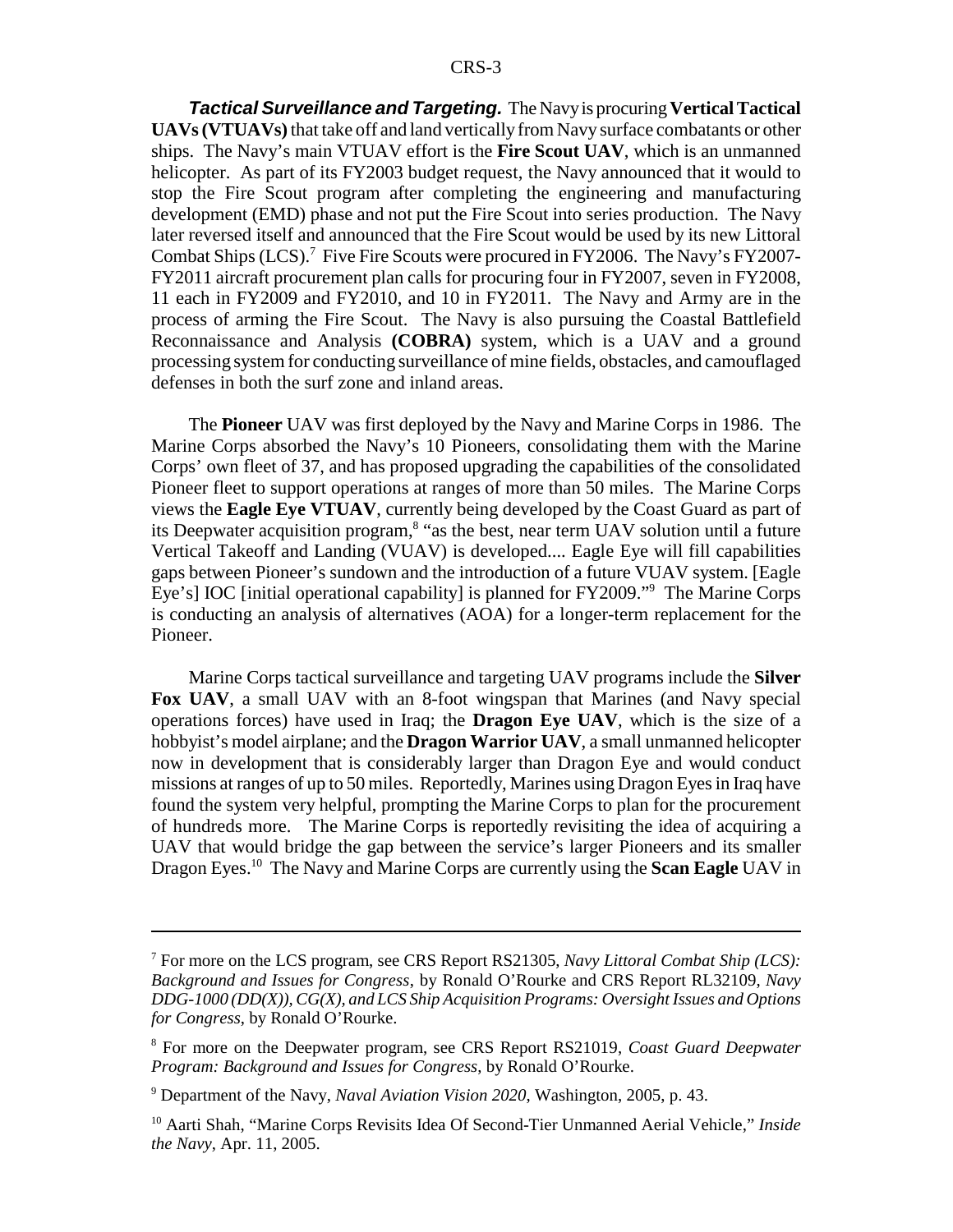the Iraq theater.<sup>11</sup> In addition to the previously mentioned \$239 million in research and development funding for the restructured Navy UCAV program, the Navy's proposed FY2007 budget includes a total of \$142 million in research and development funding for other UAVs.

**Naval USV Programs.** The Navy reportedly was to complete a new USV master plan by June 2006.12 The Navy's **Spartan Scout** USV program uses an unmanned, 23 or 36-foot boat capable of semi-autonomous operations that can be launched from surface ship or shore. The craft can be equipped with modular payload packages for mine warfare, ISR/force protection, port protection, precision strike against surface and land targets, and possibly antisubmarine warfare (ASW). The Navy accelerated deployment of Spartan; the first system was deployed in October 2003.13 The Lockheed Martin **Remote Minehunting System (RMS**) is a high-endurance, semi-submersible vehicle that tows a submerged mine-detection and -classification sensor suite. The Navy originally envisioned procuring at least 12 systems for use on at least 12 DDG-51-class Aegis destroyers, but in FY2003 reduced the program to 6 systems for 6 DDG-51s. Additional RMSs are now to be deployed from LCSs. The Office of Naval Research (ONR) reportedly is developing two USV prototypes as future options for a common USV or family of USVs.<sup>14</sup>

**Naval UUV Programs.** The Navy reportedly is accelerating its sea trials of new UUVs.15 On January 21, 2005, the Navy released a new UUV master plan that replaced one issued in 2000. The new plan sets forth nine high-priority missions for Navy UUVs: (1) ISR, (2) mine countermeasures (MCM), (3) anti-submarine warfare (ASW), (4) inspection/identification, (5) oceanography, (6) communication/ navigation network nodes (CN3), (7) payload delivery, (8) information operations, and (9) time-critical strike operations. A key purpose of the new master plan is to help the Navy organize and consolidate its various UUV efforts, which in late 2004 reportedly included 70 vehicles of different lengths, widths, and configurations. The new master plan, which stresses the need for commonality, modularity, and open-architecture designs for Navy UUVs, organizes Navy UUVs into four broad categories:

- **Man-portabable UUVs** with diameters of 3 to 9 inches and weights of 25 to 100 pounds, for use in special-purpose ISR, expendable CN3, veryshallow-water MCM, and explosive ordnance disposal (EOD);
- ! **Lightweight vehicles** with 12.75-inch diameters and weights of up to 500 pounds (the same as lightweight Navy torpedoes), for use in harbor

13 For more on Spartan and other USVs, see Richard R. Burgess, "A New Generation," *Seapower*, July 2006: 26-29.

14 Jason Ma, "ONR Developing Two 'Unmanned Sea Surface Vehicle' Prototypes," *Inside the Navy*, July 26, 2004.

15 "Navy Accelerating Tests Of Unmanned Submersibles," *Aerospace Daily & Defense Report*, January 30, 2006.

<sup>11</sup> For more on Marine Corps UAV programs, see Glenn W. Goodman, "Three Tiers," *Seapower*, July 2006: 18-20.

<sup>&</sup>lt;sup>12</sup> Jefferson Morris, "Navy To Deliver Master Plan For Unmanned Surface Vehicles In June," *Aerospace Daily & Defense Report*, February 10, 2006: 2.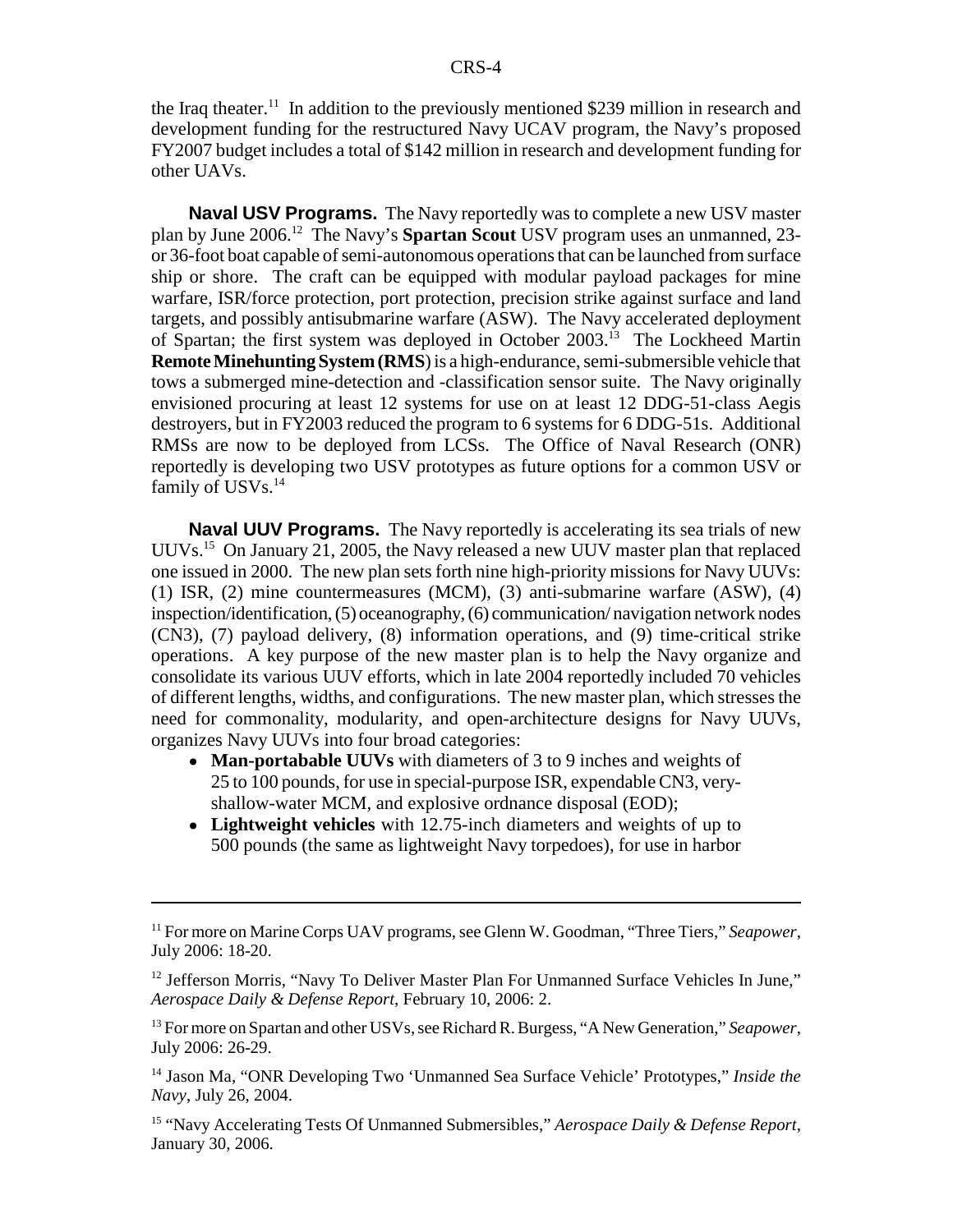ISR, special oceanography, mobile CN3, network attack, and MCM area reconnaissance;

- ! **Heavyweight vehicles** with 21-inch diameters and weights up to 3,000 pounds (the same as heavyweight Navy torpedoes), for use in tactical ISR, oceanography, MCM, clandestine reconnaissance, and decoys; and
- ! **Large vehicles** with diameters of 36 to 72 inches and weights of up to 20,000 pounds, for use in persistent ISR, ASW, long-range oceanography, mine warfare, special operations, EOD, and time-critical strike operations.<sup>16</sup>

The submarine fleet has a single **Near-Term Mine Reconnaissance System (NMRS**). The system, which includes two UUVs linked to the submarine by fiber-optic cable, is deployed through the submarine's torpedo tubes and gives the submarine fleet an initial, limited mine-detection and -classification capability. The **Long-Term Mine Reconnaissance System (LMRS**), also launched from the submarine's torpedo tubes, is an autonomous UUV that uses acoustic and radio-frequency links rather than a fiberoptic link. As part of its FY2003 defense budget, DOD accelerated to FY2003 the start of a program to develop a next-generation, fully autonomous **Mission-Reconfigurable UUV (MRUUV**), which would be launched from submarines or surface ships and carry array of sensor payloads for performing a variety of information-gathering missions. Other Navy UUV projects have included the **Advanced Development UUV (ADUUV)**, the **large-diameter UUV (LDUUV)**, **Remus** (Remote Environmental Measuring Units),17 **BPAUV** (Battlespace Preparation Autonomous Underwater Vehicle), and **Manta**. The ADUUV is a prototype vehicle developed as a risk-reduction effort. The large-diameter UUV could be developed using lessons learned from Navy experiments deploying the 38 inch-diameter **Seahorse** UUV from Trident submarine ballistic missile tubes. Remus is a small UUV light enough to be carried by two people that can be launched by hand from boat or shore to survey a local port or harbor area for mines and other hazards. BPAUV is considerably larger than Remus and can survey a larger area. Manta, being developed by the Naval Undersea Warfare Center (NUWC), is a more futuristic, follow-on to the MRUUV that would be armed with torpedoes or other weapons and attached to the outside of a submarine hull.<sup>18</sup>

**Naval UGV Programs.** The Marine Corps **Gladiator** is a radio-controlled, armored UGV that can carry a variety of modular payloads for missions such as reconnaissance, search, and target acquisition (RSTA), obstacle breaching, direct lethal

<sup>16</sup> Christopher P. Cavas, "U.S. Navy Refines UUV Roles, Missions," *Defense News*, Jan. 31, 2005, p. 14; Aarti Shah, "Updated UUV Master Plan Categorizes Vehicles Into Four Groups," Jan. 31, 2005; Aarti Shah, "Navy Updates UUV Master Plan To Focus On Four Key Categories," *Inside the Navy*, Oct. 18, 2004; Keith Jacobs, "U.S. Navy Master Plan For UUV Development," *Naval Forces*, No. 3, 2005: 96, 98-102.

<sup>&</sup>lt;sup>17</sup> "Navy Accelerating Tests Of Unmanned Submersibles," op cit, states that the Navy is accelerating in particular the testing of REMUS for shallow-water mine countermeasures missions.

<sup>18</sup> For additional discussion of UUV programs, see Richard Scott, "In Harm's Way," *Jane's Defence Weekly*, June 21, 2006: 22-24, 26-27; Glenn W. Goodman, "Breakthrough," *Seapower*, May 2006: 14-16; and Massimo Annati, "UUVs and AUVs Come of Age," *Military Technology*, No. 6, 2005: 72, 74-76, 78-80.